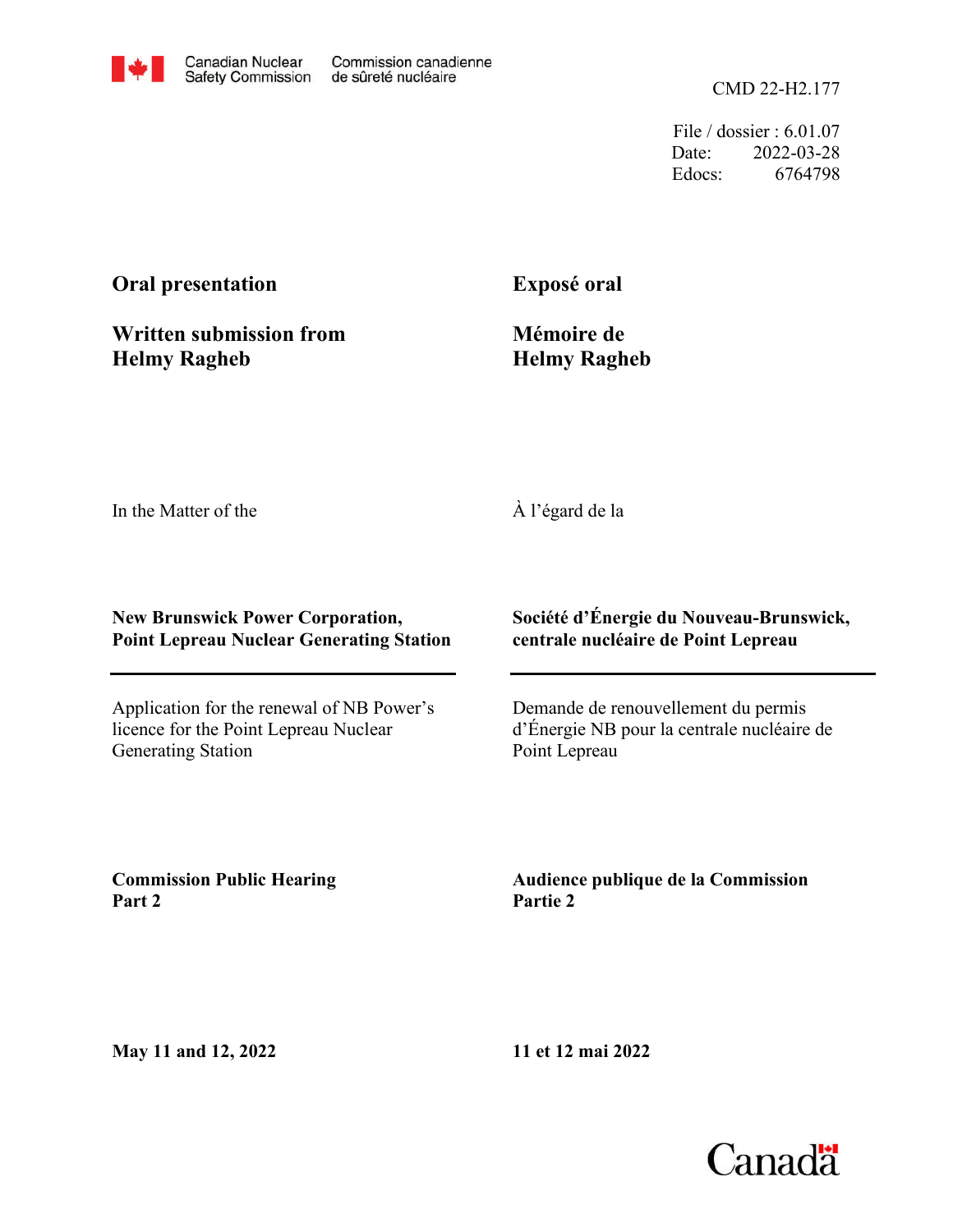**Comments on**

# **Licence Application for the renewal of NB Power's licence for the Point Lepreau Nuclear Generating Station**

**Helmy Ragheb, PhD, P.Eng.**

**March 25, 2022**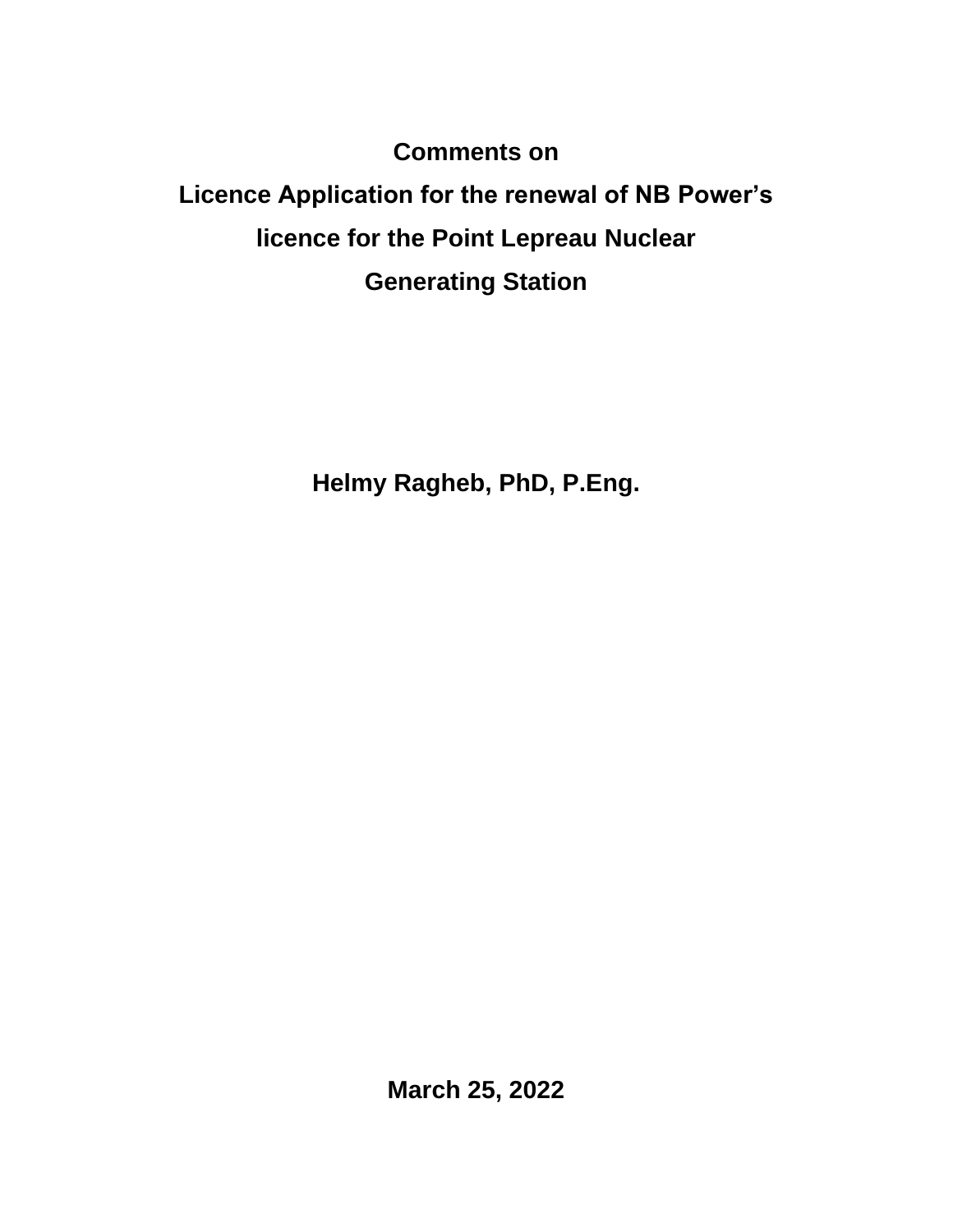# Table of Contents

| Safe Operating Envelope (SOE) Limits Alignment with the Safety Analysis  4          |  |
|-------------------------------------------------------------------------------------|--|
|                                                                                     |  |
|                                                                                     |  |
|                                                                                     |  |
|                                                                                     |  |
|                                                                                     |  |
|                                                                                     |  |
|                                                                                     |  |
| Deterministic Safety Analysis for Hazards is not in Compliance with REGDOC 2.4.1  8 |  |
|                                                                                     |  |
| Design-basis Earthquake (DBE) Deterministic Analysis Appears to be Missing  8       |  |
|                                                                                     |  |
|                                                                                     |  |
|                                                                                     |  |
|                                                                                     |  |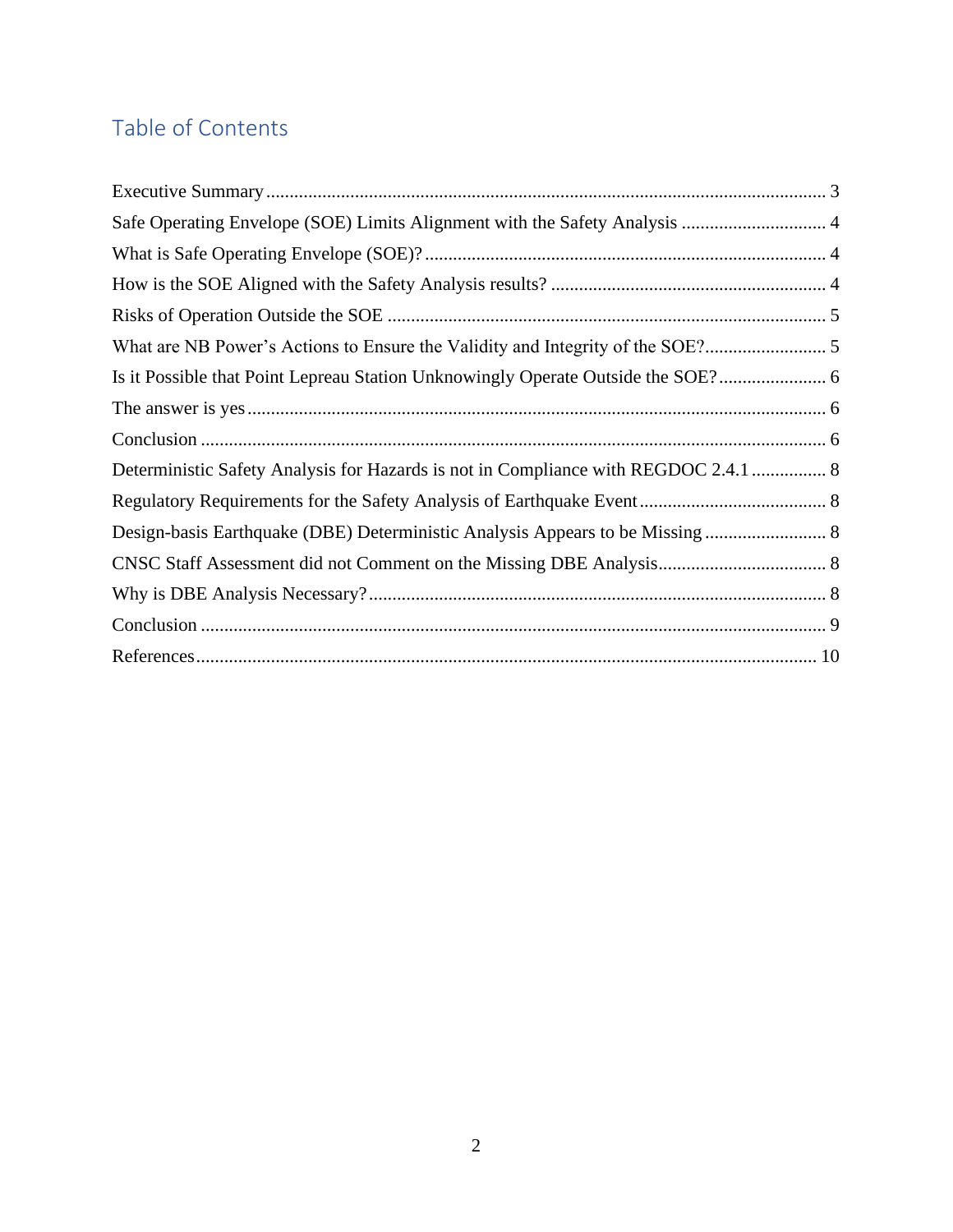### Executive Summary

<span id="page-3-0"></span>The Canadian Nuclear Safety Commission (CNSC) agreed to my participation in the CNSC's proceedings and review New Brunswick Power Corporation's (NB Power) licence renewal application and related documentation, including NB Power and CNSC Commission Member Documents. My review provides comments on the licence application through the lens of my professional background and experience. I wish to thank the CNSC for the opportunity to conduct this review and to share my observations and findings.

The review focused on the safety control areas, and made recommendations in specific areas, including the Operating Performance, Safety Analysis and Operating Experience (OPEX).

In the Operating Performance area, my review focussed on the Safe Operating Envelope (SOE) within which operation of the nuclear facility must meet the regulatory requirements and public risk limits. The review identified apparent deficiencies in the SOE maintenance process and highlighted the risks associated with these deficiencies. Recommendations were made to assign the SOE maintenance process the highest significance rating, consistent with major reduction in the margin of safety to the public

or station personnel. It is also recommended that the Licence Conditions Handbook (LCH) should include a condition that NB Power conduct a rigorous review, system by system, of all safety analysis-based limits imposed on safety systems, and implement the required changes in the SOE documents on a high priority basis.

In the Safety Analysis area, I reviewed the compliance of the deterministic safety analysis with REGDOC 2.4.1. I found that NB Power's current safety analysis may not meet the regulatory requirements and does not demonstrate that the Point Lepreau NGS has sufficient safety margins in the event the station is subject to an earthquake. It is recommended that NB Power be required – as a licence condition – to perform deterministic safety analysis for the design-basis earthquake event and other external hazards in compliance with the current REGDOC 2.4.1.

In May 2019, the Shutdown System at Point Lepreau station was found to operate within limits not aligned with the safety analysis-based limits. The discovery highlighted the significance of the Safe Operating Envelope SOE) maintenance.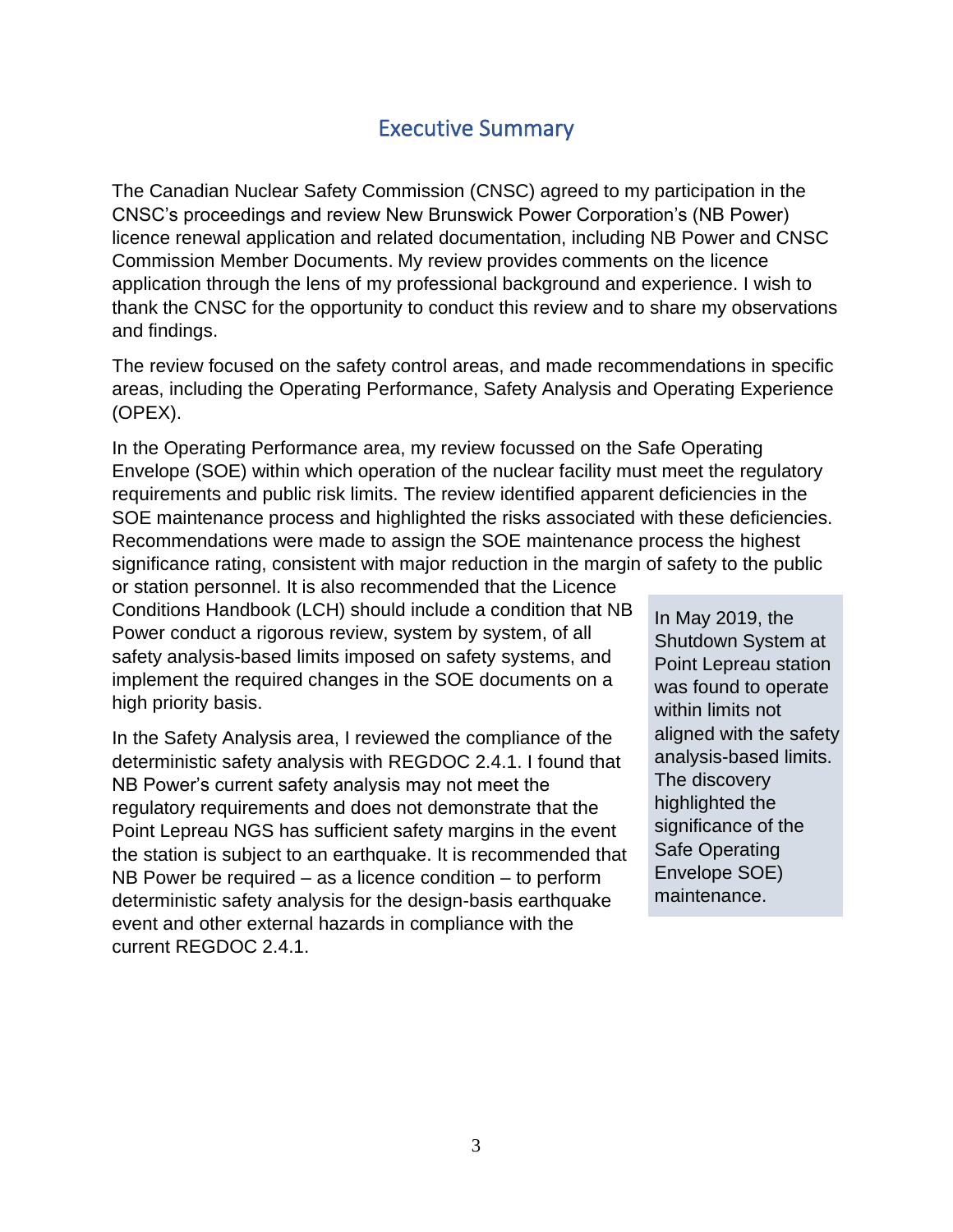# <span id="page-4-0"></span>Safe Operating Envelope (SOE) Limits Alignment with the Safety Analysis

#### <span id="page-4-1"></span>What is Safe Operating Envelope (SOE)?

The Safe Operating Envelope refers to those safety analyses limits or operational requirements for parameters or system conditions within which operation of the nuclear facility has been shown to meet the regulatory requirements and public risk limits, and which can be directly observed and/or controlled by the operator.

The safety limits are used to define the hardware functional requirements and limiting system parameter values in the hardware subsystems. They are also used to ensure there is sufficient margin to the nominal actuation setpoints to account for instrument error and uncertainty.

Requirements imposed by the safety limits on Nuclear Power Plant (NPP) systems must be routinely verified throughout the life of the plant. Verification that the requirements are met is usually demonstrated by hardware surveillance requirements.

#### <span id="page-4-2"></span>How is the SOE Aligned with the Safety Analysis results?

When a new safety analysis is completed or an existing safety analysis is update, the impact of the change in the analysis on the affected systems is identified and all the relevant documents (such as the plant training and operational documents) must be updated based on the results of the new or updated analysis, to reflect the newly imposed limits or requirements. NPPs use certain processes to ensure the SOE is aligned all the time with safety analysis results. Among these processes is the Engineering Change Control (ECC).

Documenting the SOE, involves transposing the derived limits from the safety analysis to several of documents. This process must be done routinely and in a timely manner without delay. This represents a challenge to maintaining the validity of the SOE, as it requires update of several documents, each time a safety limit is revised in the safety analysis.

To address this challenge, NPPs usually consolidate all requirements and limits derived from the safety analysis in one controlled document called Operational Safety Requirement (OSR). CSA standard, section A.4.8.4.2 (b) describes one of the SOE implementation objectives: "Safe *operating limits, conditions of operability, actions and action times should be consolidated for each system in the applicable impairment manual or equivalent (e.g., operating manuals*) ". NB Power's Ref. [1] does not provide information on how the SOE document consolidation is achieved.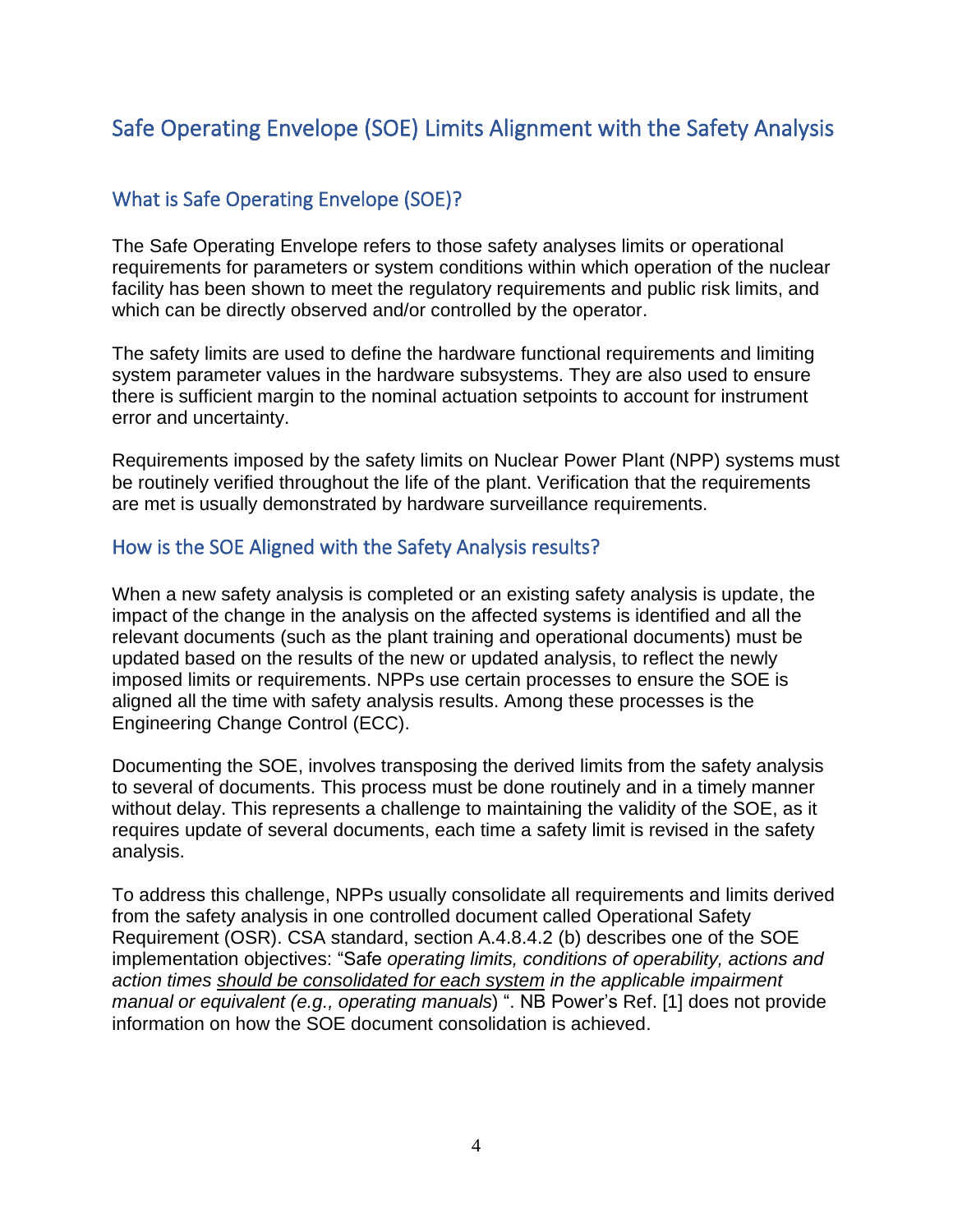#### <span id="page-5-0"></span>Risks of Operation Outside the SOE

Safety systems, for example, are required to automatically initiate reactor shutdown before the safety limit associated with any trip parameter is exceeded. If these limits are not aligned with the limits determined by the safety analysis, shutdown systems may not have sufficient negative reactivity depth inserted within the required timing as assumed in the safety analysis. If this deficiency is discovered, the safety system is declared unavailable, otherwise the deficiency may remain in the safety system as a "dormant failure"

Point Lepreau plant, throughout its operational life, must have undergone many engineering changes, several updates to its safety analyses and lately plant upgrades as part of the refurbishment project. The accumulation over the years of plant changes, if combined with less-than-adequate processes to implement the impact of the changes, may have resulted in a situation where the SOE is not aligned with the safety analysis results. In this case, its likely that some of the safety systems may not be effective in performing there intended function when called upon.

#### <span id="page-5-1"></span>What are NB Power's Actions to Ensure the Validity and Integrity of the SOE?

NB Power submission CMD 22-H2.1 of January 26, 2022 [1], explains in Section 4.5 that "*SOE parameters are documented within various station documents including Basis documents, Implementation reports, Impairments Manuals, Operating Manual Tests, Routines and Surveillance activities*". No additional information was found in NB Power's submission regarding status and method of validation of SOE. But the CNSC staff submission CMD 22-H2 shed some light on the current challenges with the SOE at Point Lepreau station.

CMD 22-H2 indicated in Section 2.6 that NB Power prepared an integrated implementation plan (IIP) with actions to address aggregate findings from the Periodic Safety Review (PSR). These actions, which were reported in section 3.2 of Ref. [2], include implementation of the findings of the Periodic Safety Review (PSR), among them findings related to the SOE administration. The SOE findings and plans for resolution were described in the Aggregate Finding Resolution Plan (AFRP-16). The description of plan states: "*This plan strengthens how PLNGS maintains its SOE, analysis supporting the identification of safe operating margins and limits and supporting operational safety requirements including SOE parameters*". The implementation status indicates: "COMPLETED". It says also: "It *is now a matter of process for staff and vendors to refer to SOE documentation for the correct values to be used in safety analysis to ensure alignment*"

With the limited information on how PLNGS manages the resolution SOE findings, it is difficult to assess the status of the safety systems effectiveness and their availability at Point Lepreau NGS.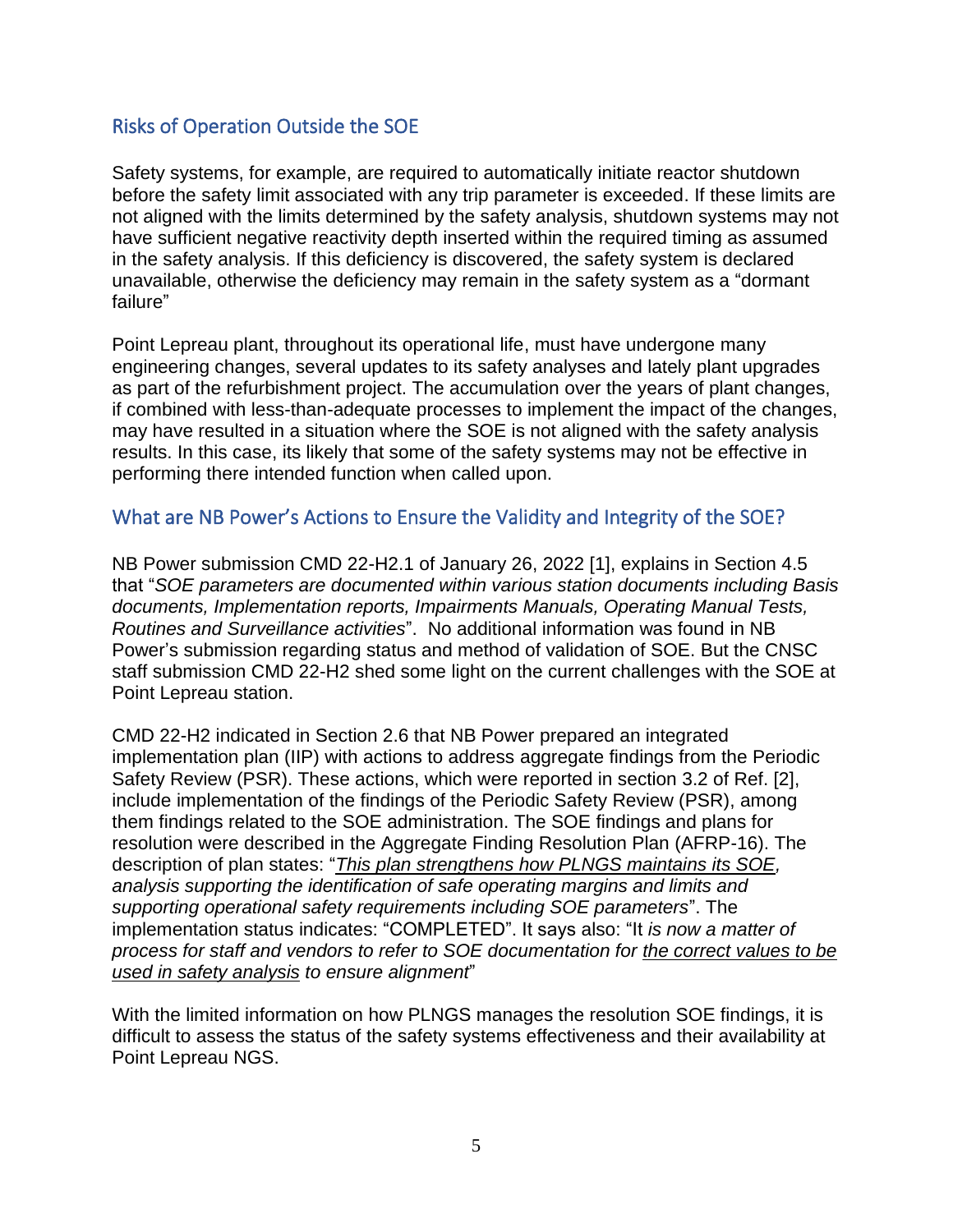#### <span id="page-6-0"></span>Is it Possible that Point Lepreau Station Unknowingly Operate Outside the SOE?

#### <span id="page-6-1"></span>The answer is yes.

On May 13, 2019 at Point Lepreau station, a surveillance test was conducted to check the correct functioning of the complete Liquid Injection Shutdown System (SDS2) [3]. The test was to verify that the Liquid Injection process functions better than credited in the safety analysis. This requires verification that poison is injected at an acceptable rate, and reactor power is reduced as fast or faster than assumed in the safety analysis for shutdown by SDS2. If these requirements are not met, then the Liquid Injection Shutdown System (LISS) is unavailable.

Assessment of the test results found that previous analysis and subsequent design changes had credited a total time of 280 milliseconds from the time that the trip signal is received, as a maximum safety limit to fully stroke the quick opening injection valves. It was also found that the timing gates for the SDS2 LISS were originally established with acceptance gates derived from the average LISS performance over four physical system firings from years 1987-1997. As well, the SOE limits related to helium tank pressure run-down during the LISS firing, did not align with the run-down curve applied in the safety analysis and the safety margin was underestimated.

In response to the assessment findings, NB Power determined the following actions:

- Change the SDS2 timing gates in the Test. One of the gates was changed to a more restrictive value.
- SDS2 SOE basis report was revised and the revised limits to be implemented into operational documentation.
- The SDS2 timing gates were analyzed, and new timing gates were specified to align with safety analysis limits and to correct for initial tank pressure.

The Event Report of Ref. [3] stated at that time that the SOE implementation improvement project was underway and was approximately 75% complete. Any similar issue would be caught through this process

#### <span id="page-6-2"></span>**Conclusion**

The Safe Operating Envelope (SOE) represents the safety analyses limits or operational requirements for system conditions within which operation of the nuclear facility must meet the regulatory requirements and public risk limits. If any safety system was found, through routine testing or fortuitus reasons, to operate outside the SOE, the safety system is declared unavailable, otherwise the deficiency may remain in the safety system as a "dormant failure". Maintenance of the SOE, therefore, should be taken seriously and should be assigned the highest significance ratings among other findings in the Periodic Safety Reviews (PSRs). I am surprised that the existing maintenance program for the SOE at Point Lepreau station is treated as an "improvement" plan that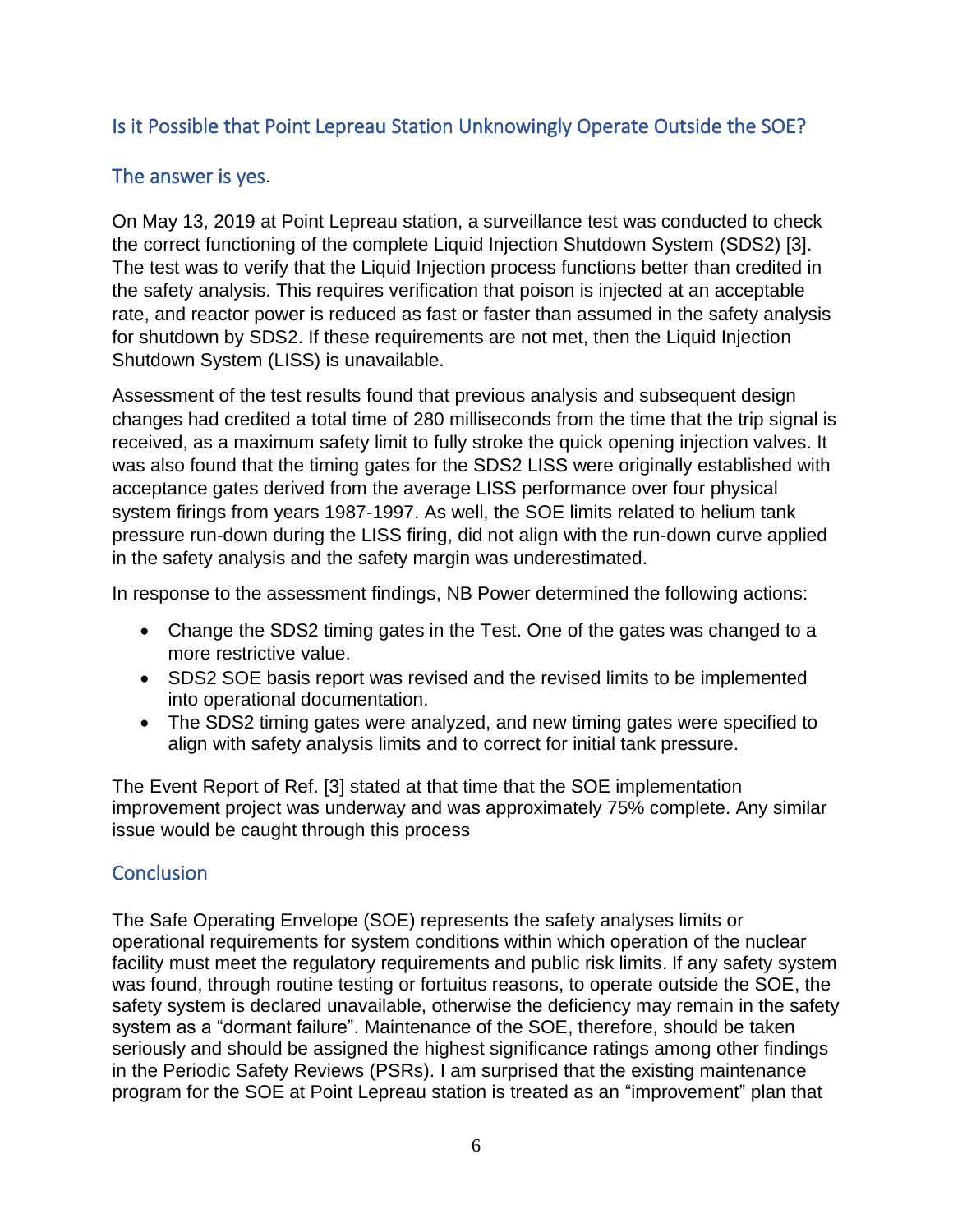is implemented over several years rather than an "urgent" and an immediate action to ensure no "dormant" failures" remaining in the safety systems. I am particularly concerned about the apparent weakness reported by NB Power in managing the safety analysis. The Aggregate Finding Resolution Plan (AFRP-16) erroneously describes the SOE maintenance process in reverse: It calls on the staff and vendors to use the correct values from the SOE documentation as input to the safety analysis, instead of using the safety analysis results as input to SOE documentation. The discovery, in the September 2020 reported event, of the safety limits of the Shutdown System 2 (SDS2) not in alignment with the safety analysis limits, does not provide assurance of the effectiveness of the SOE maintenance program at Point Lepreau station.

*It is suggested that CNSC, while reviewing the NB Power's application for Licence renewal, request NB Power to assign the Safe Operating Envelope (SOE) maintenance process the highest significance rating, consistent with major reduction in the margin of safety to the public or station personnel. The Licence Conditions Handbook (LCH) should include a condition that NB Power conduct a rigorous review, system by system, of all safety analysis-based limits imposed on safety systems and implement the required changes in the SOE documents on a high priority basis.*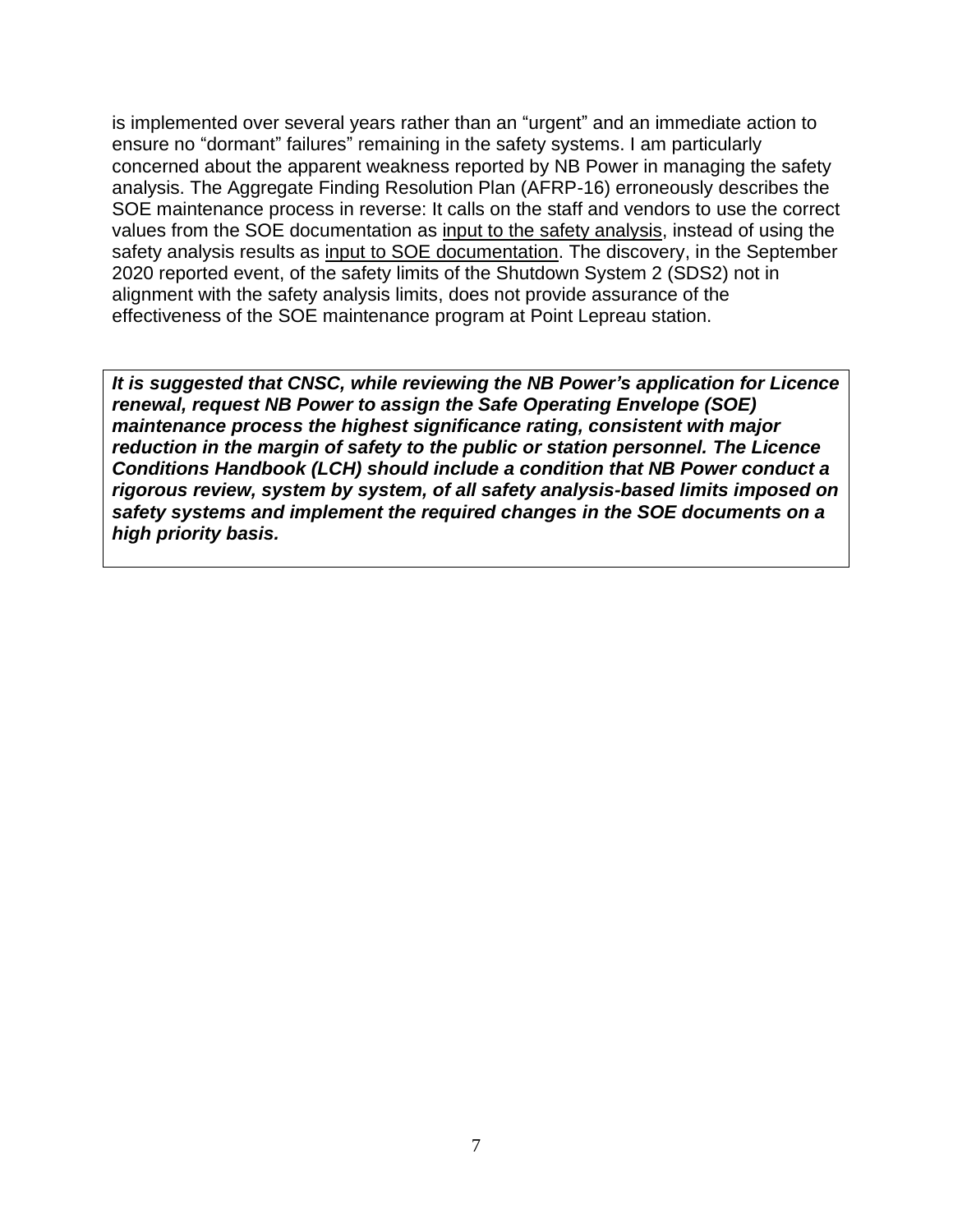# <span id="page-8-0"></span>Deterministic Safety Analysis for Hazards is not in Compliance with REGDOC 2.4.1

#### <span id="page-8-1"></span>Regulatory Requirements for the Safety Analysis of Earthquake Event

REGDOC 2.4.1 "Deterministic Safety Analysis" requires that deterministic safety analysis should be performed for events caused by natural common-cause events (section 4.2.1 "Identification of events"). The frequency of these events should be identified iteratively by the Probabilistic Safety Assessment (PSA).

Section 4.2.2.4 of REGDOC 2.4.1 further specifies that earthquakes is among the externally initiated common-cause events that is required to have deterministic safety analysis.

Section 4.2.3 of REGDOC 2.4.1 stipulates that credible common-cause events shall also be classified within the AOO, DBA and BDBA classes.

Appendix A Table in REGDOC 2.4.1 lists the "Design-basis earthquake" with Designbasis (DBA) class.

#### <span id="page-8-2"></span>Design-basis Earthquake (DBE) Deterministic Analysis Appears to be Missing

The NB Power application [1] states in section 5.2 "Hazard Analysis" that the hazard screening was updated in 2016 including additional analyses performed on seismic, high wind and tsunami hazards. The screening led to incorporating the earthquake events within the PSA version finalized in 2016. There was no mention of performing any deterministic safety analysis for the Design-basis Earthquake (DBE) as required by REGDOC 2.4.1

#### <span id="page-8-3"></span>CNSC Staff Assessment did not Comment on the Missing DBE Analysis

Despite the apparent absence of the deterministic safety analysis for the DBE event, CNSC staff confirmed in section 3.4.2 of CMD 22-H2 that NB Power performs deterministic safety analysis to evaluate the plant response to events in accordance with CNSC requirements REGDOC-2.4.1 (Deterministic Safety Analysis published in 2014.) In February 2021, CNSC staff also reviewed the most recent revision of the Point Lepreau NGS REGDOC-2.4.1 implementation plan and determined that it is acceptable.

#### <span id="page-8-4"></span>Why is DBE Analysis Necessary?

The Lepreau station response to a seismic event should be taken into consideration in the station design. A conservative assessment of the station's response and the public dose following a DBE provide assurance that the public dose limits, are not exceeded.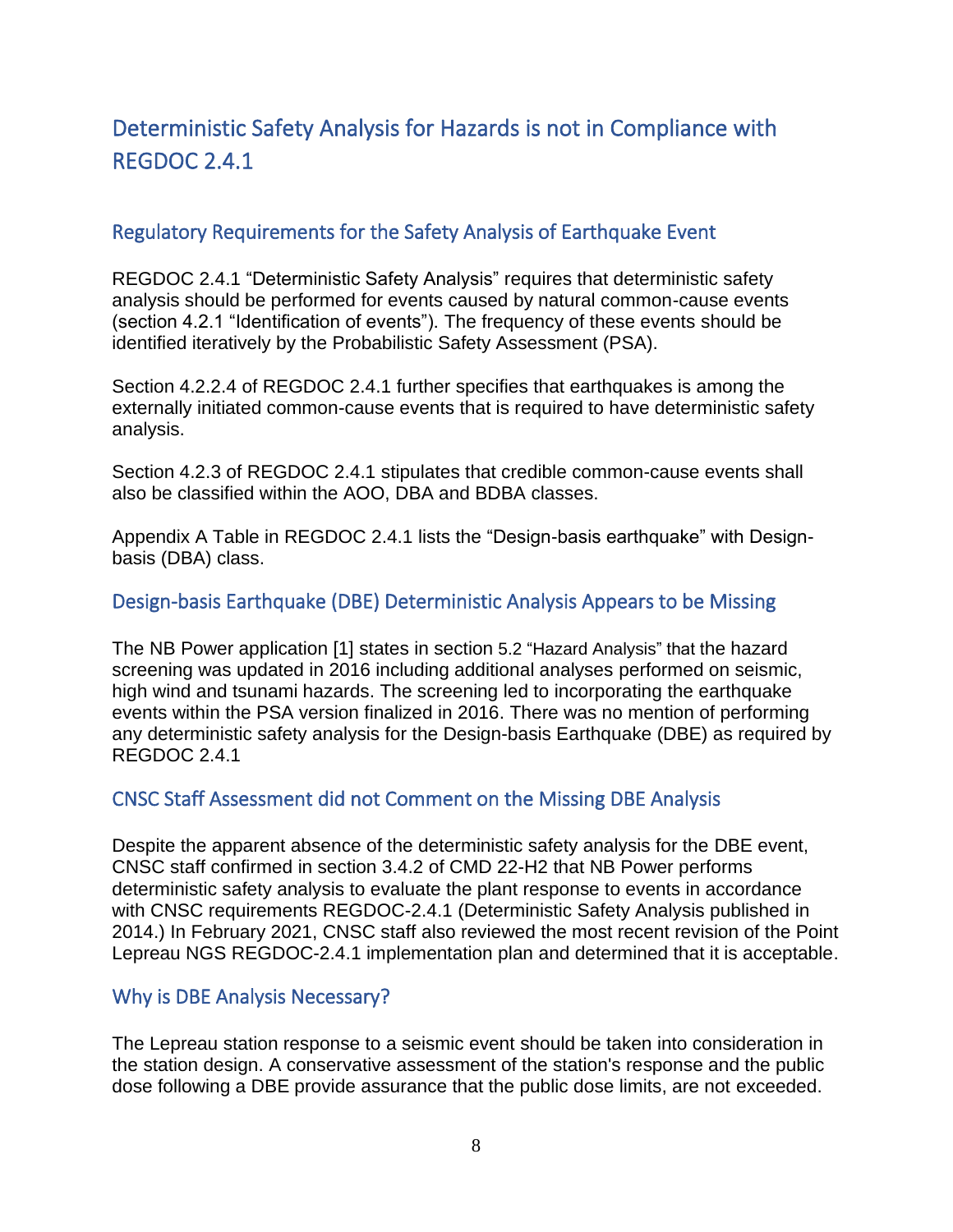Typically, such analysis when performed, credits those systems and structures that are seismically qualified with fulfilling their design intent and conservatively assumes the failure of all systems that have not been seismically qualified. Some consequential failures may subject systems to harsh conditions or result in flooding and prevent mitigating operator actions in these areas.

Safety analysis methods for the DBE should be the same as those used in performing all other design basis events, as prescribed in REGDOC 2.4.1. The method of analysis should be distinguished from the "Seismic hazard assessment "method and seismic PSA.

#### <span id="page-9-0"></span>**Conclusion**

It is concluded that NB Power's current safety analysis may not meet the regulatory requirements and does not demonstrate that the Point Lepreau NGS has sufficient safety margins in the event the station is subject to an earthquake"

*It is recommended that NB Power be required – in a licence condition – to perform deterministic safety analysis for the design-basis earthquake event and for other external hazards in compliance with the current REGDOC 2.4.1.*